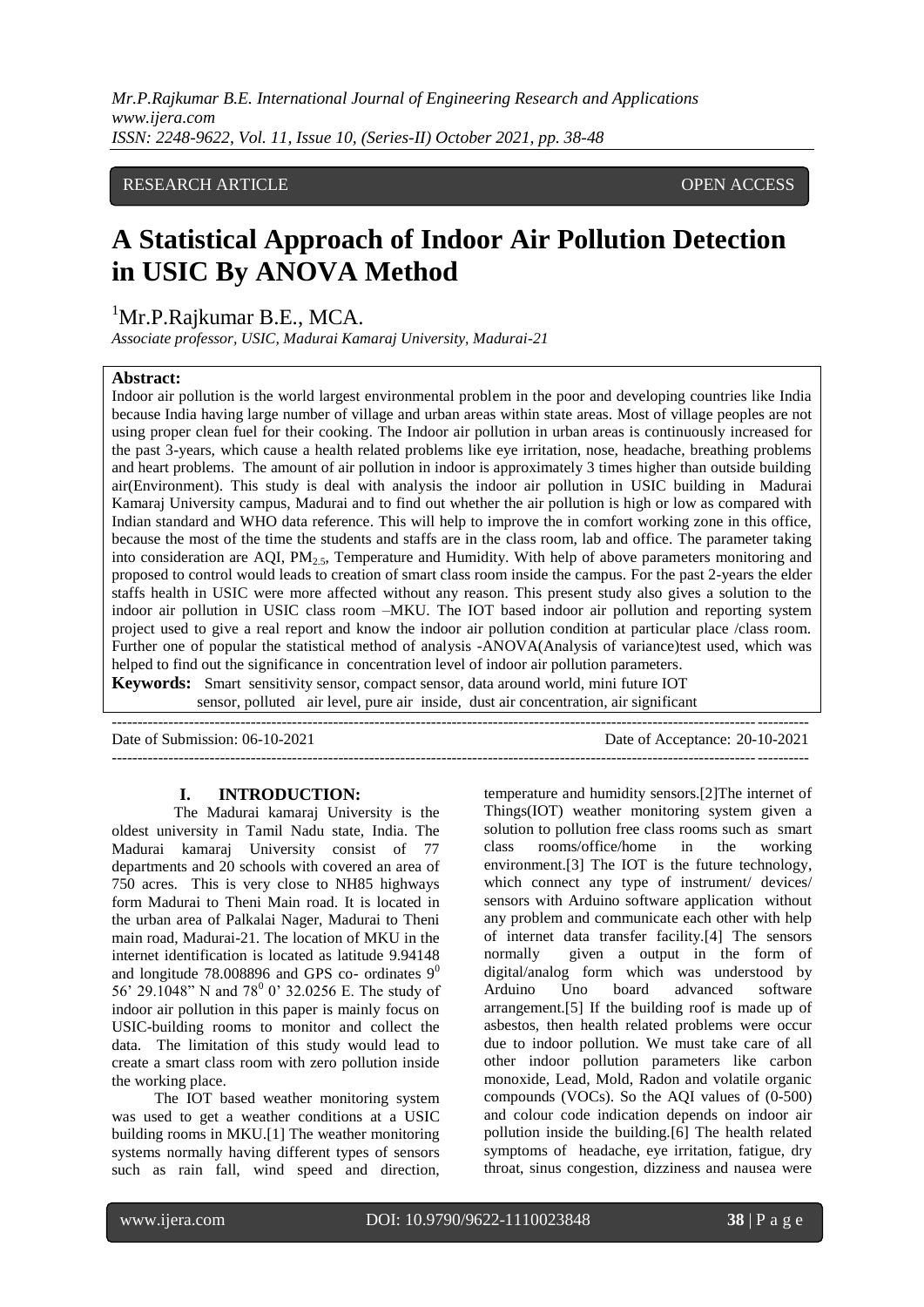an indication of indoor air pollution in the working places.[7]

When we monitor the indoor parameters in a class room/ home continuously , then we can easily create a zero indoor air pollution in the working places by introducing more ventilation (by forced ventilation) in the building or fitting of more window openings along with the existing one.<sup>[8]</sup>

The air monitoring stations in India gives all information about emission of air pollutant in outside environment in a particular place, where the monitoring station is located.[9,10] The polluted air also contains some of the heavy metals like Ni, Cu, Pb.[11] The urban residential environment consist of  $NO<sub>2</sub>$  rich in some areas.[12] When the particulate(PM10) increases continuously it will affect the human health.[13]It consists of both fine and coarse dust particles which are called as suspended particulates matter(SPM).[14]. The fine particulate and dust involves in climatic conditional changes.[15]

#### **II.METHODOLOGY:**

#### **2.1. Materials Required:**

 Indoor air pollution monitoring system needed a Arduino Uno board, smart sensors, open source Arduino Uno software and a laptop computer with network connection. The Prana Air smart sensor portable instrument also used to monitor some of the indoor air pollutant. The sample data were taken in USIC class room and lab in Madurai kamaraj university, Madurai by using a Laptop with an Arduino Uno board connection arrangement with necessary sensors. In this system three sensors (Temperature, Humidity and  $CO<sub>2</sub>$  sensor) were used in a bread board with Arduino Uno board connection. The Arduino Uno board module was connected to laptop through a USB port with a power supply of (+5V DC). The sensor output was displayed in a LCD display unit (16X2) or in the serial monitor in the computer. The smart indoor air quality monitors-1) PranaAir and 2) SMILDRIVE smart air quality monitor were used. This helps to monitor the indoor parameter continuously in a particular location.

#### **2.2. Statistical Analysis methods:**

In this study, the Statistical analysis of data was carried out with help of air pollution data variance of different indoor air pollution parameters. The following steps were carried out to calculate the significance level based on degrees of freedom of parameters by using a one way ANOVA single factor test/ ANOVA Two factor.

Step 1: The NULL hypothesis was framed first.

Let us Assume: All indoor (parameters) variable mean values are equal or Same for (1 to n- groups)

 $H_0$ =  $\mu$ 1= $\mu$ 2= $\mu$ 3= $\mu$ 4=…………… $\mu$ <sub>n</sub>

Step 2: The condition for Alternate hypothesis is any one of the group mean is different from others (rest of the mean values) (or ) all means are not equal.

 $H<sub>a</sub>=\mu 1 \neq \mu 2 \neq \mu 3 \neq \mu 4$ …………… $\mu_{n}$ 

Step 3: The correlation, regression, standard deviation, mean, Max value are obtained From Excel  $\rightarrow$  Data  $\rightarrow$  Data analysis  $\rightarrow$  Descriptive statistics tool Selection

Step 4: The ANOVA test output result was obtained by selection of tool in Excel

Excel  $\rightarrow$  Data  $\rightarrow$  Data analysis  $\rightarrow$  Single factor ANOVA selection

Step 5: The p-value was noted from the ANOVA table result. Similarly the value of F,  $F_{critical}$ , SS, df, and MS also noted for comparison Step 6: Checking of the value of p:

if ( $p < 0.05$ ) is true or false

Step 7: Checking of the value of result:

if  $(F>F_{critical}$  value) is true or false Step 8: If steps 6,7 are true, then

- {reject the NULL Hypothesis and

accept Alternate hypothesis}

Step 9: If steps 6,7 are false then accept the NULL hypothesis and rejected the Alternate Hypothesis. Step 10: significance level test:

Check the value : if  $(p<0.05)$  is true then --{NULL hypothesis is rejected and variables are Said to be Significant between them}

#### **II.SYSTEM ARCHITECTURE:**

#### **3.1. The internet of Things (IOT) outline:**

The Internet of Things(IOT) is the new technology developed recently with more facility because different types of devices are connected directly with Arduino Uno board. The Arduino Uno board connected to computer for power supply (+5V) connection through USB cable and sensor signals data are transfer to a computer for further processing , which having a Internet connectivity to transfer the data through a network.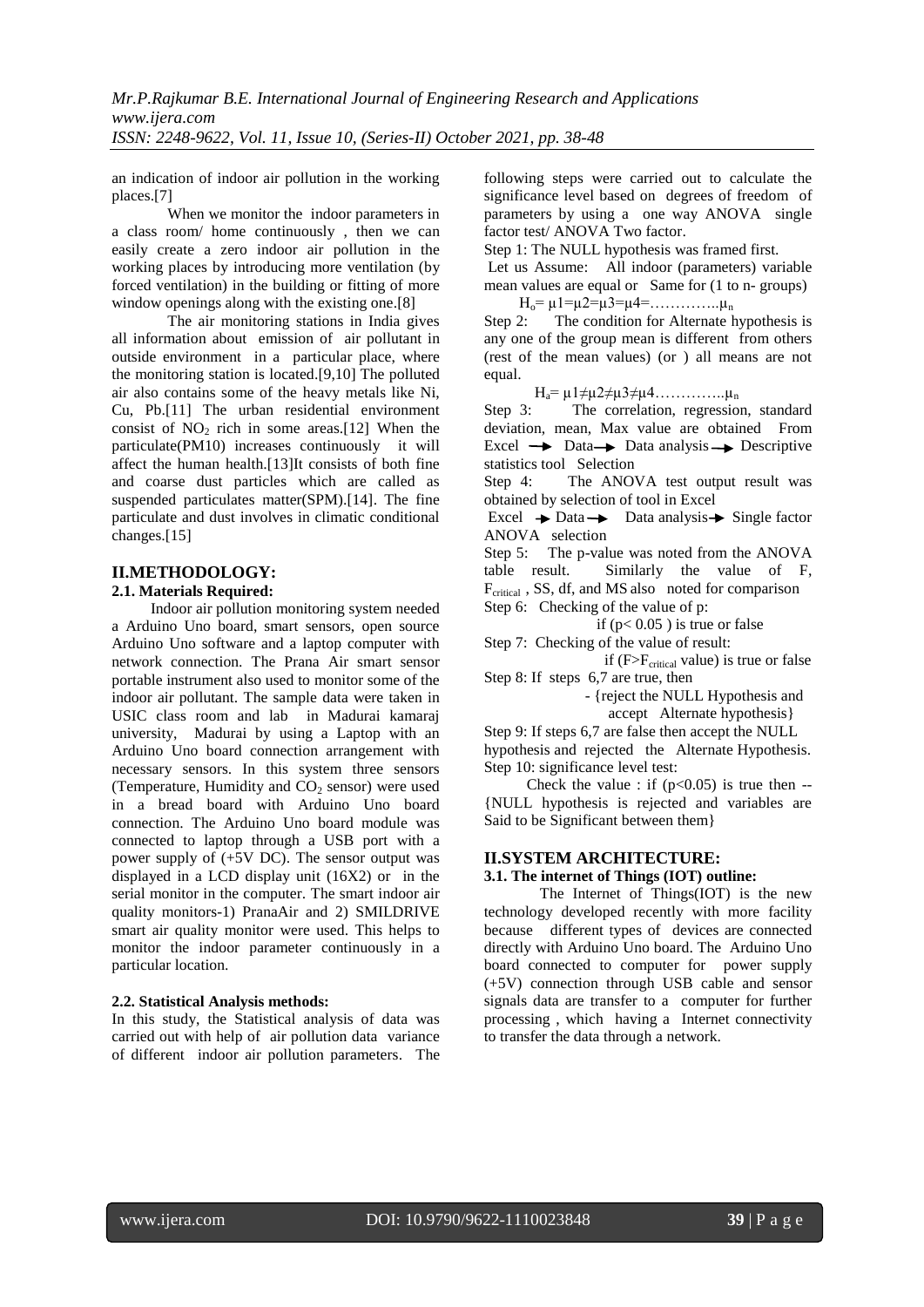

Figure 1: Internet of thing data transfer stages:

#### **3.2. SYSTEM DESIGN FOR INDOOR AIR POLLUTION:**



#### **Arduino Uno Board and its specification details:**

 Arduino Uno is open source software available in the Internet. It is a microcontroller with having inbuilt ADC. It is operated with +5V Dc voltage. The USB cable is used to connect the Arduino Uno Board with USB port of the system. It having 14 Nos. of I/O pins, 6-Analog pin, 3-Nos. of Ground pin and 6-Nos. of PWM pins are available in the board.

 The board was activated by one power supply with 3.3V and another pin with 5V DC pin. Also one  $T_x$  and One  $R_x$  pin also available to communicate of data sending/receiving with Wi-Fi board or communicate with another Arduino Uno board that is board to board communication. In this system proposed model used with Arduino Uno board, Arduino software and hardware circuit for sensor and other connections.

#### **3.3: SENSORS:**

The system consists of  $CO<sub>2</sub>$ , Temperature and humidity sensors. These sensors are used to measure the humidity, temperature and  $CO<sub>2</sub>$  level as a environmental parameter. The sensor outputs are in the form of analog voltage. The microcontroller in the Arduino Uno microcontroller will convert them into a Digital signal. These digital signals also available in the serial monitor as a graph of continuous data output. It is possible to store all the data in a Excel format sheet with help of special software PLX-DAQ Tag for future reference.

#### **3.3.1: TEMPERATURE AND HUMIDITY :**

 The Commercial DHT11 sensor which is available in the market as a dual sensor type in a single unit(pack). The humidity sensor and thermistor are used to measure the quality of surrounding air and gives an digital output on digital pin in Arduino Uno Board. Some sensor not having the analog pins. The output may be obtained for every second based the program coding written (1000 µsec). The power supply required is 3-5V. It works well for the range of 20-80% humidity reading with 5% accuracy. The temperature reading is measured by this sensor in the range of  $0-50 \degree$ C with  $+/-2$  °C accuracy.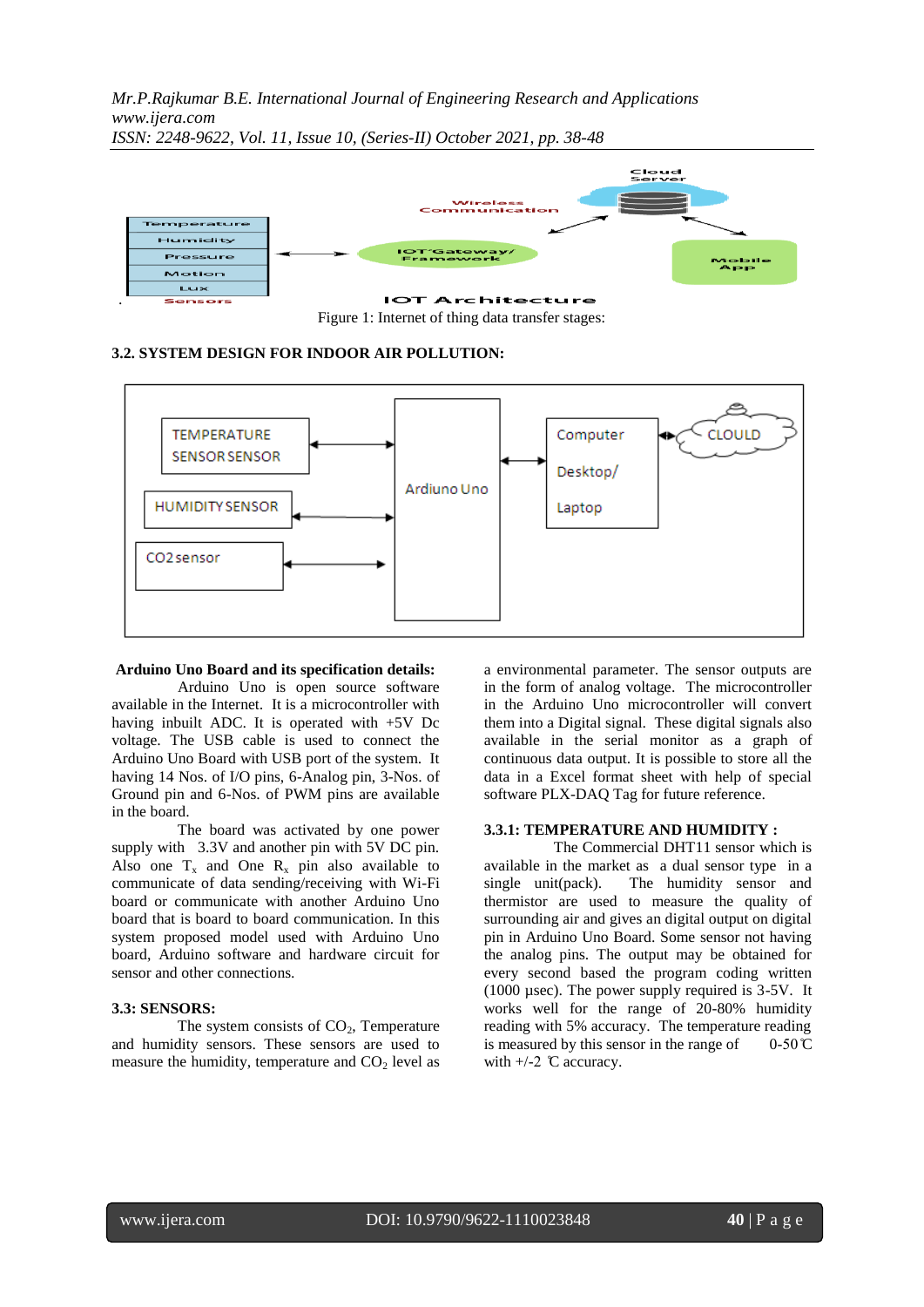

Figure 2: Temperature and Humidity sensor DHT11

#### **3.3.2. Carbon dioxide sensor:**

 The carbon dioxide sensors also used as a separate module of MG-811 series. It is more sensitivity to CO2 gas particularly. The operating voltage is VCC: 6V DC. The output may be in the form of Analog mode. We can easily convert in to digital form with help of Arduino Uno Board circuit and its software. This sensor is more compatible for Arduino Uno and Raspberry pi. It is used in Green house analysis. The threshold value for carbon dioxide is 350 ppm as per ASHRAE –American standard. The carbon dioxide gases would be come from automobile combustion and Industrial exhaust gases mixed with air as a outdoor source.

#### **3.3.3.Formaldehyde (HCHO) gas sensor:**

 It is a odor gas available in the form cent and nail polishes in office/home places. It leads to asthma when the threshold value is high in office/class

room. The threshold value is  $30\mu g/m<sup>3</sup>$ . We observed that the value of HCHO is within the limit in the class room/USIC/MKU

#### **3.3.4.Wi-Fi MODULE:**

 The utilized Arduino Uno ESP8266 board was a special kind in this series, which having a inbuilt Wi-Fi module with TC/IP protocol. So that the system was easily connected to Wi-Fi Network in the form of plug-in type arrangement. It can work with a supply voltage of 3.3V. The initial connections were initializing with AT commands to configure the Arduino Uno board. Some times more than one Arduino Uno board was used and communicates between them in form of clientserver mode. The disadvantage was found in this board was only having minimum number of analog pins.



**Figure 3 : Ardunio Uno board fitted with various sensor setup**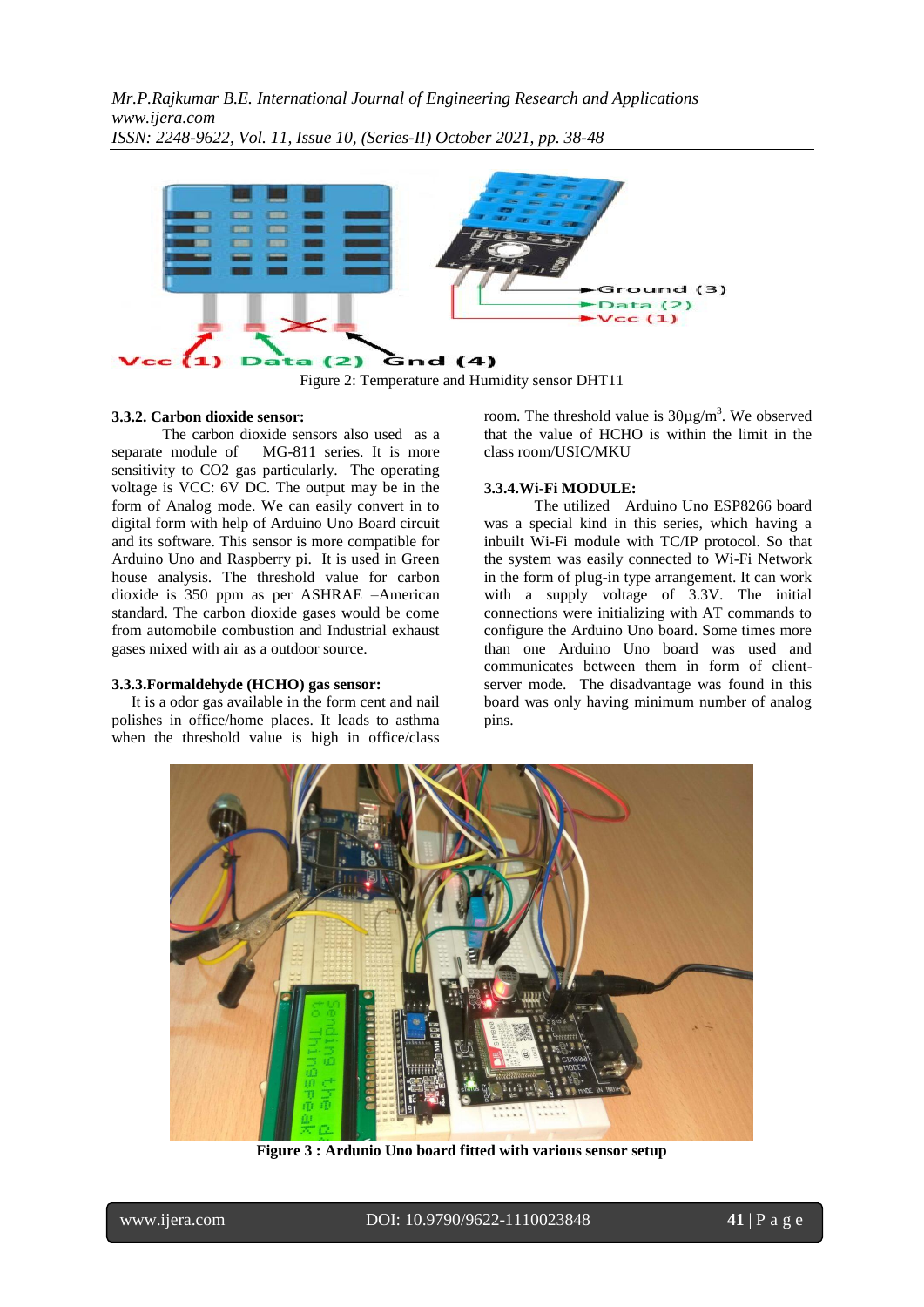# ield 1 Chart n.  $\circ$ DHT11 Bata

#### **IV.RESULT AND DISCUSSION:**

**Figure 4: Arduino Uno board with 9V DC power supply**

 From the above set up we can easily get the data from it. The parameter of temperature standard value is: $(20.5-23.7)$  °C in winter season. This temperature value is compared with temperature observed in USIC were (22-35) ̊C. The temperature measured was high during this period, which affects the human health. The American relative humidity standard is -RH : (30%-60%). The observed data lies between (65-88)%. The observed humidity limit was high when compared with its American standard value. The date on which the samples were randomly taken a particular day Dec 12, 2020(12- 12-2020) and sep 15,2021 at MKU campus, USIC centre. In the USIC Class room, the number of students occupied was 11 and class room area  $(16x14)m^2$ . In winter season (12-12-2020), the CO<sub>2</sub> observed was 419 ppm, which was a high value, when compared with the  $CO<sub>2</sub>$  standard value of :(350 ppm). The sample data taken would gives information about the USIC class room status. Also, It gives the real data for the research observer. So, we can easily establish smart class room in USIC. The data are displaced in LCD display available in the Arduino Uno board with serial connections. Whenever the LCD used for display purpose, it should be reset before start of the program running. We are using 16X2 LCD display device is used for this project.

#### **4.1. GRAPH DETAILS:**

The Bar graph was drawn based on table-5 critical values of various air quality parameters such as AOI, Temperature, Humidity, and  $CO<sub>2</sub>$  based on three different time indication in a day in the month of December (winter season ): dated 12-12-2020.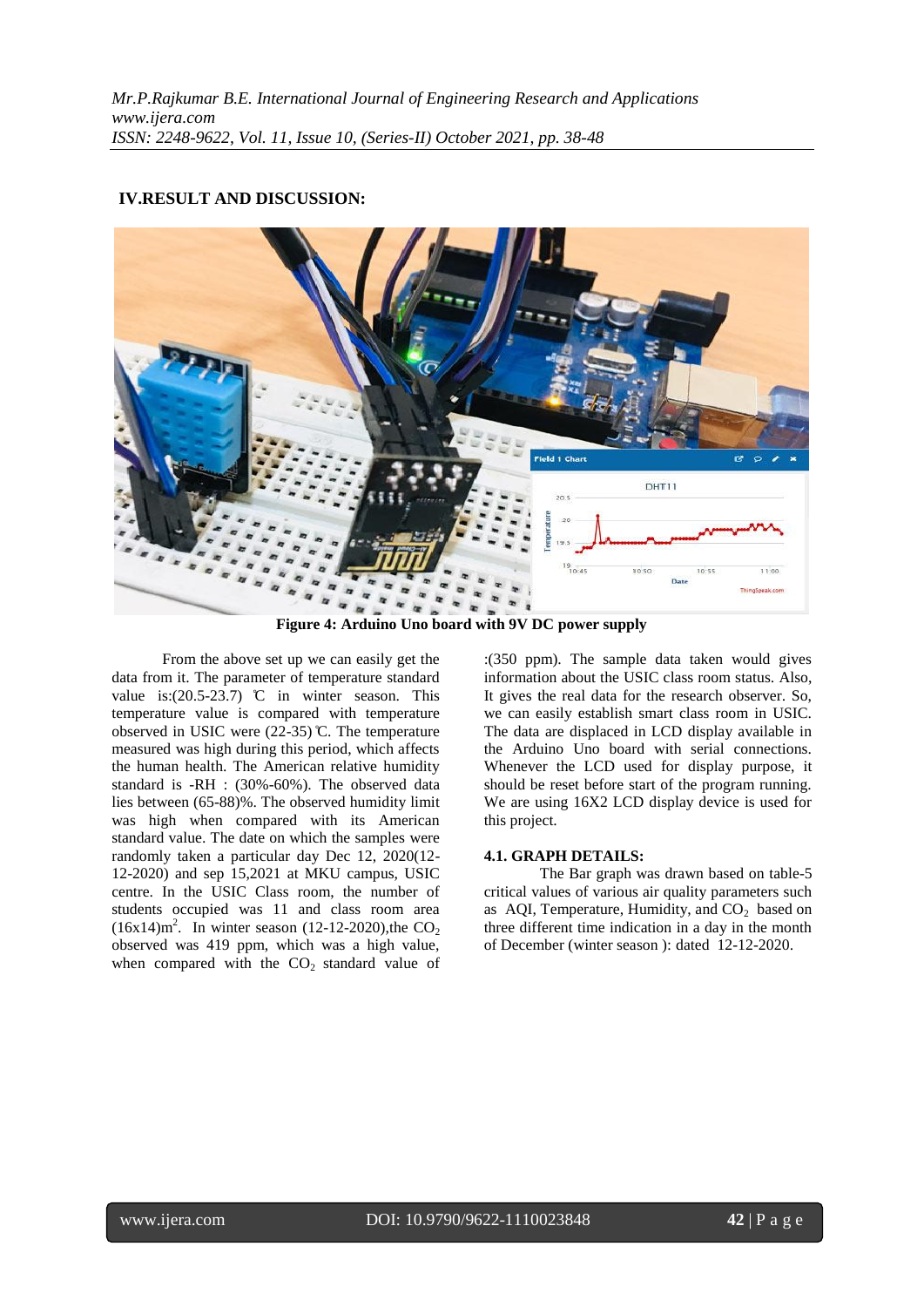

Table 1: Indoor air pollution for column Graph data for a day 12-12-2020:

| Parameters               | 07.00 A.M | 12.00 P.M | 07.00 P.M |
|--------------------------|-----------|-----------|-----------|
| <b>AQI</b>               | 126       | ŏΙ        | 166       |
| Temperature $({\cal C})$ | 26        | 25        | 23        |
| Humidity $(\%)$          | 64        | 59        |           |
| $CO2$ PPM                | 408       | 410       | 419       |
| <b>HCHO</b><br>$mg/m^3$  | 0.001     | 0.012     | 0.003     |

Table 2: Indian standard value of indoor air pollution :

|                        | Winter        | Winter      | Monsoon       | Monsoon     |
|------------------------|---------------|-------------|---------------|-------------|
| variable               | data          | (std-value) | data          | (std-value) |
|                        | observed(avg) |             | observed(avg) |             |
| $Co2$ ppm              | 480           | 300         | 1080          | 1000        |
| Humidity               | 63.16         | $30 - 65$   | 58.36         | $30 - 65$   |
| $(\% )$                |               |             |               |             |
| Temp                   | 28            | 23          | 33            | 26          |
| $\hat{C}$              |               |             |               |             |
| <b>TVOC</b>            | 0.384         | 0.5         | 0.002         | 0.5         |
| $mg/m^3$               |               |             |               |             |
| <b>HCHO</b>            | 0.003         | 0.1         | 0.002         | 0.1         |
| $mg/m^3$               |               |             |               |             |
| Pm2.5                  | 75.56         | 60          | 12.93         | 60          |
| $\mu$ g/m <sup>3</sup> |               |             |               |             |
| <b>PM10</b>            | 84.93         | 100         | 11.57         | 100         |
| $\mu$ g/m <sup>3</sup> |               |             |               |             |
| AQI                    | 119           | $0 - 50$    | 20.93         | 51-100      |

We used around three types of air monitoring instrument systems to calculate the Indoor air pollution USIC building. They were

1) **SMILEDRIVE** instrument (smart sensor instrument) for (HCHO, TVOC, PM10)

2) **PranaAir** instrument (smart sensor instrument for (AQI, CO2, PM2.5) and

3) **IOT** based air quality monitoring system for (Temperature, humidity).

The date on which the samples were randomly taken a specific/particular day Dec 12, 2020(12-12-2020) in winter season and Sep 15, 2021 was taken in monsoon season at MKU campus, USIC centre for drawing bar graphs. In the USIC Class room, the number of students occupied at that time was 11 students and class room area  $(16x14)m^2$ .

1) The observed reading of Carbondioxide temperature was in the range of minimum value (400)PPM to maximum value of (408)PPM and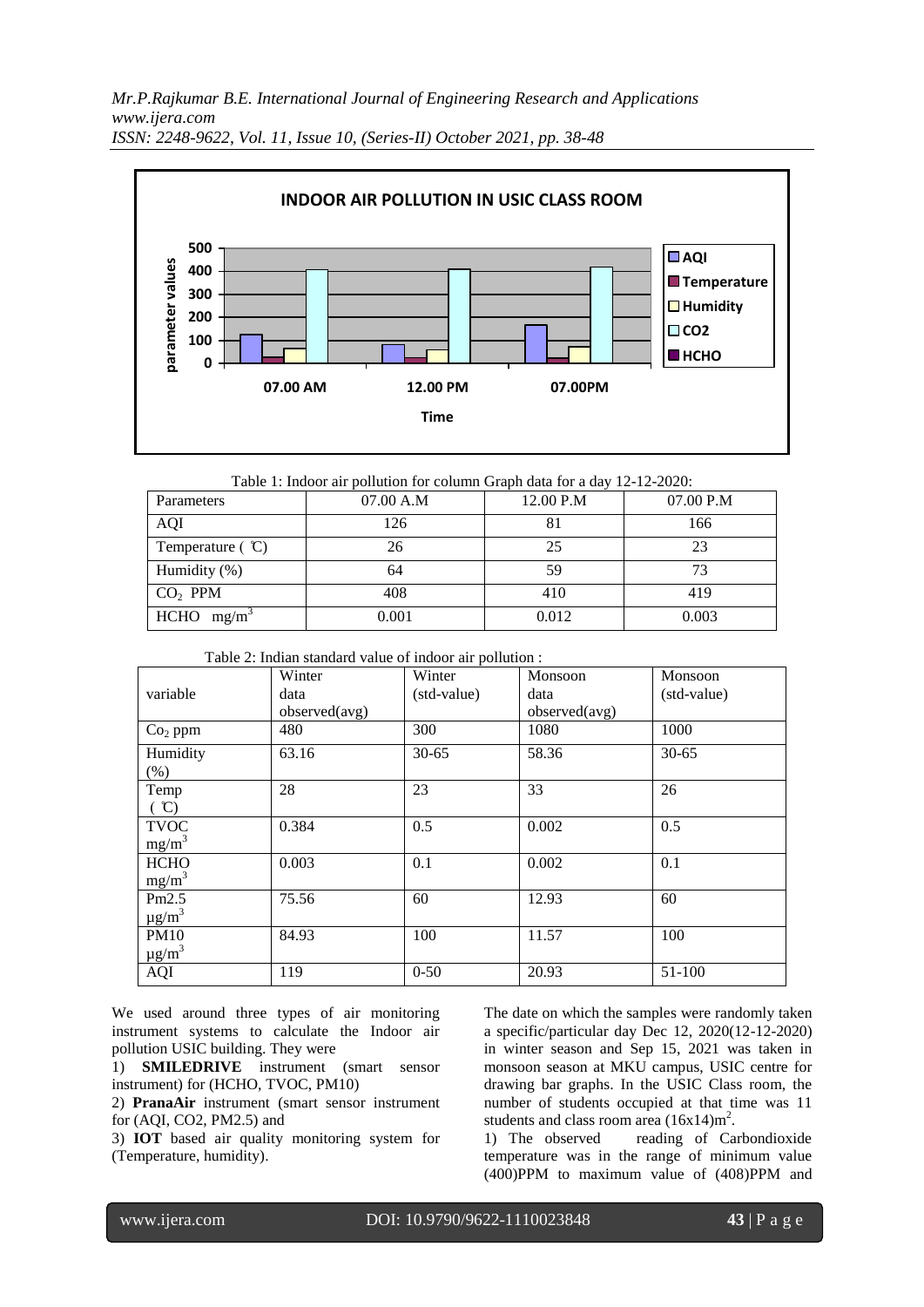average data of Carbon dioxide Temperature was (300)PPM in the **winter season** against the standard value of (1000) PPM. In the **monsoon season** the Temperature value was in the minimum value of (845)PPM to maximum value of (1185)PPM against the standard value of (1000)PPM.

1) The observed reading of Temperature was in the range of minimum value  $(27.2)$  °C to maximum value of (30.4)  $\mathbb{C}$  and average data of Temperature was  $(26.1)$ °C in the **winter season** against the standard value of  $(23.0)$  °C. In the **monsoon season** the Temperature value was in the minimum value of  $(26.2)$ °C to maximum value of  $(35.4)$ °C against the standard value of  $(31.30)$ °C.

2) The observed reading of TVOC was in the range of minimum value  $(0.142)$  mg/m<sup>3</sup> to maximum value of  $(0.790)$  mg/m<sup>3</sup> and average data of Temperature was (0.384) mg/m 3 in the **winter season** against the standard value of  $(0.5)$  mg/m<sup>3</sup>. In the **monsoon season** the TVOC value was in the minimum value of (0.000) mg/m<sup>3</sup> to maximum value of  $(0.0193)$  mg/m<sup>3</sup> against the standard value of  $(0.5)$ mg/m<sup>3</sup> . In winter season and monsoon season, the values were under control.

3) The observed reading of HCHO was in the range of minimum value  $(0.062)$  mg/m<sup>3</sup> to maximum value of  $(0.12)$  mg/m<sup>3</sup> and average data of HCHO was  $(0.077)$  mg/m<sup>3</sup> in the **winter season** against the standard value of  $(0.1)$ mg/m<sup>3</sup>. In the **monsoon season** the HCHO value was in the minimum value of  $(0.001)$  mg/m<sup>3</sup> to maximum value of  $(0.010)$  mg/m<sup>3</sup> against the standard value of  $(0.1)$  mg/m<sup>3</sup>.

4) The observed reading of PM2.5 was in the range of minimum value (53) to maximum value of (100) and average data of  $PM_{2.5}$  was (75.56)  $\mu$ g/m<sup>3</sup> in the **winter season** against the standard value of 60  $\mu$ g/m<sup>3</sup>. In the **monsoon season** the PM<sub>2.5</sub> value was minimum(6)  $\mu$ g/m<sup>3</sup> and Maximum of (27) and average value of (12.93) against the standard value of  $60 \mu g/m^3$ . During the observation the winter season had higher value of  $(>60)$  ug/m<sup>3</sup> and in monsoon was within the limit of  $( $60 \mu g/m^3$ ).$ 

5) The observed reading of PM10 was in the range of minimum value (61) to maximum value of (116) and average data of  $PM_{10}$  was 84.93  $\mu$ g/m<sup>3</sup> in the winter season against the standard value of 100  $\mu$ g/m<sup>3</sup>. In the monsoon season the PM<sub>10</sub> value was minimum(25)  $\mu$ g/m<sup>3</sup> and maximum of(62)  $\mu$ g/m<sup>3</sup> and average value of  $(41.5)$   $\mu$ g/m<sup>3</sup> against the standard of 100  $\mu$ g/m<sup>3</sup>. Both winter and summer season the PM10 value were under control level.

6) The observed reading of humidity was in the range of minimum value (53%) to maximum value of (67%) and an average of (58.36%) against the standard value of (65%)in the monsoon season and minimum value (52%) to maximum value of (73%) and an average of (63.18%) against the standard value of (65%) in the winter season. During the observation, the humidity values were found less than the maximum limit  $(<65\%$ ).

7) The observed reading of AQI was in the range of minimum value (10) to maximum value of (45) and an average of (20.93) against the standard value of (<50)in the **monsoon season** and minimum value (81) to maximum value of (166) and an average of (119) against the standard value of (<100) in the **winter season**. During the observation, the AQI values were found within the limit winter of (0-50) range and slightly higher (119) in Monsoon of (51-100) range.

 The sample data taken would gives information about the USIC class room status. Also, it gives the real data for the research observer. So, we can easily establish smart class room in USIC. The data are displaced in LCD display available in the Arduino Uno board with serial connections. Whenever the LCD used for display purpose, it should be reset before start of the program running. We are using 16X2 LCD display device is used for this project.

4.2. Statistical approach of air pollution variables and its value verification:

The NULL hypothesis was framed first for indoor air pollution calculation.

Let us Assume: All indoor (parameters) variable mean values are equal or Same for (1 to n- groups)

 $H_0$ =  $\mu$ 1= $\mu$ 2= $\mu$ 3= $\mu$ 4=…………… $\mu$ <sub>n</sub>

**Result 1:** Fixing of all indoor (parameters) variables mean values are equal

Step 2: The condition for Alternate hypothesis is any one of the group mean is different from others (rest of the mean values) (or) all means are not equal

 $H_a = \mu 1 \neq \mu 2 \neq \mu 3 \neq \mu 4$ …………… $\mu_n$ 

Ha  $\neq$  { $\mu$ 1=110.8,  $\mu$ 2=236.0075,  $\mu$ 3=78.05, µ4=59.75, µ5=79.625, µ6=27.1478, µ7=65.775, µ8=49.125, µ9=94.325, µ10=42.8275, µ11=51.445, µ12=1254.85 }

**Result 2:** From the above mean values of different groups were found different i.e) They were not in equal. So, we accept the Alternate Hypothesis

Step 3: The correlation, regression, standard deviation, mean, Max value are obtained From Excel  $\rightarrow$  Data  $\rightarrow$  Data analysis  $\rightarrow$  Descriptive statistics tool Selection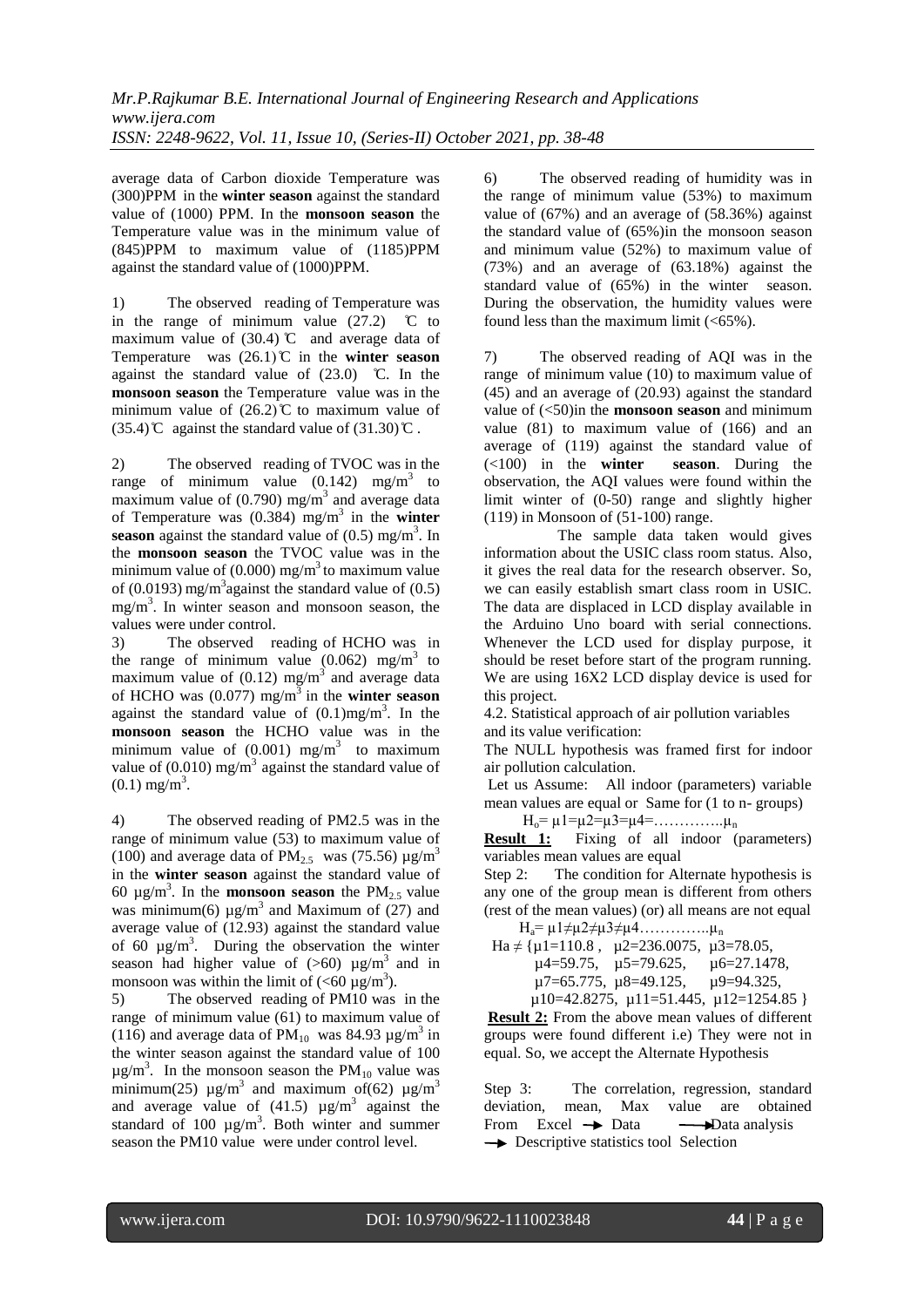Skewness = { -0.8586, 0.32206, 0.98798, 0.06052,-0.02175, 0.50559, 0.78619, 0.11317, 0.12024, 0.56274, 0.56185,-0.1482, -0.1031}

Kurtosis =  $\{-1.1079, -0.5318, 0.6812, -0.4949, \}$ -0.9189, -0.1434, -0.6384, -0.3859, -0.5051, -0.806,-1.4939,-1.4753, -1.1635 }

**Result 3a:** The skewness values fall on –ve to +ve gives the curve shape of right skew shape **Result 3b:** The kurtosis values fall on –ve, so the curve shape may be lepotokurtic shape , that is the data points are in the narrow line about the centre with more height than normal shape Step 4: The ANOVA single factor-test output

result was obtained by selection of tool

Excel  $\rightarrow$  Data  $\rightarrow$  Data analysis  $\rightarrow$  Single factor ANOVA selection

Step 5: The p-value was noted from the ANOVA table result. Similarly the value of F and

 $F_{\text{critical}}$ , SS, df and MS also noted for comparison  $F_{critical}$  =1.8091183, F=25.2472328, SS =297619,  $df = 11$ ,  $MS = 27056.3$  and p-value=5.1E-41

Step 6: Checking of the value of p: if  $(p < 0.05)$  is true or false p-value=5.1E-41

Anova: Single Factor

SUMMARY

Step 9: If steps 6,7 are false then accept the NULL hypothesis was rejected otherwise the Alternate Hypothesis was accepted (Failed to reject NULL hypothesis) **Result 7:** From the above values the step 6,7 are true and accept the alternate hypothesis Step 10: significance level test: Check the value : if  $(p<0.05)$  is true or not p-value=5.1E-41 **Result 8**: The above -value is less than 0.05. It indicates that , the variable significance between them are strong.

**Result 4:** The p-value less than 0.05, so that accept

Step 7: Checking of the value of result: if  $(F>F_{critical}$ 

Step 8: If steps 6,7 are true, then reject the NULL

**Result 6**: From the above value step 6,7 are not true

value, then accept alternate hypothesis

Hypothesis and accept Alternate hypothesis.

 $F_{critical} = 1.8091183$   $F = 25.2472328$  $F=25.2472328 > F_{critical} = 1.8091183$ **Result 5:** The F – value is greater than f-critical

the alternate hypothesis

value) is true or false

*Groups Count Sum Average Variance* Column 1 40 4432 110.8 3992.574359 Column 2 40 920.3 23.0075 6.331480769 Column 3 40 3122 78.05 54.66410256 Column 4 40 2390 59.75 830.8076923 Column 5 40 3185 79.625 1932.855769 Column 6 40 1085.91 27.14775 16.93335635 Column 7 40 2631 65.775 77.66602564 Column 8 40 1965 49.125 373.4967949 Column 9 40 3773 94.325 4099.917308 Column 10 40 1713.1 42.8275 374.4774295 Column 11 40 2057.8 51.445 452.1261282 Column 12 40 2194 54.85 647.9769231

ANOVA *Source of Variation SS df MS F P-value F crit* Between Groups 297618.8 11 27056.25 25.24723285 5.06E-41 1.809118298 Within Groups 501533.3 468 1071.652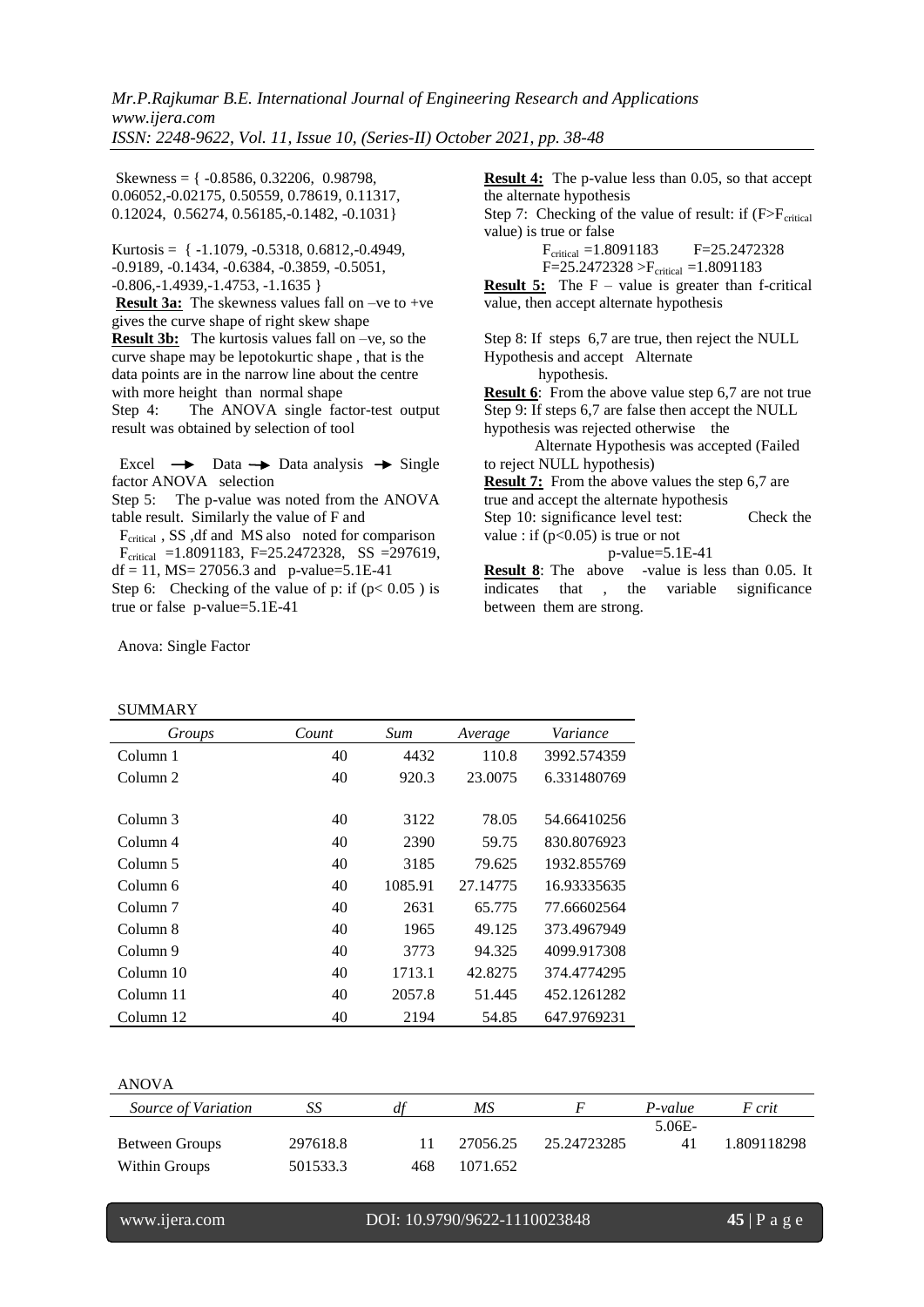| Total                                   |                        | 799152.1                       | 479                          |                              |                                         |                       |                           |                        |                                 |  |
|-----------------------------------------|------------------------|--------------------------------|------------------------------|------------------------------|-----------------------------------------|-----------------------|---------------------------|------------------------|---------------------------------|--|
|                                         |                        |                                |                              |                              |                                         |                       |                           |                        |                                 |  |
| Column1                                 |                        | Column2                        |                              |                              |                                         | Column3               |                           |                        | Column4                         |  |
| Mean<br><b>Standard Error</b><br>Median | 9.990714               | 110.8<br>Mean<br>Median<br>120 | <b>Standard Error</b>        | 23.0075<br>0.397853<br>22.05 | Mean<br><b>Standard Error</b><br>Median |                       | 78.05<br>1.169018<br>76.5 | Mean                   | <b>Standard Error</b><br>Median |  |
| Mode                                    |                        | 96<br>Mode                     |                              | 21.2                         | Mode                                    |                       | 73                        |                        | Mode                            |  |
| Standard                                |                        | Standard                       |                              |                              | Standard<br>Deviation                   |                       |                           |                        | Standard<br>Deviation           |  |
| Deviation                               | 63.18682               | Deviation                      |                              | 2.516243                     |                                         |                       | 7.393518                  |                        |                                 |  |
| Sample                                  |                        | Sample<br>Variance             |                              |                              | Sample<br>Variance                      |                       |                           |                        | Sample<br>Variance              |  |
| Variance<br>Kurtosis                    | 3992.574<br>$-0.53179$ | Kurtosis                       |                              | 0.6812                       | 6.331481                                |                       | 54.6641<br>$-0.49492$     | Kurtosis               |                                 |  |
|                                         |                        |                                |                              |                              | Kurtosis                                |                       |                           |                        |                                 |  |
| <b>Skewness</b>                         | 0.322054               | <b>Skewness</b>                |                              | 0.987977                     | <b>Skewness</b>                         |                       | 0.060518                  |                        | <b>Skewness</b>                 |  |
| Range<br>Minimum                        |                        | 234<br>Range<br>Minimum<br>16  |                              | 11.2<br>19.6                 | Range<br>Minimum                        |                       | 29<br>Range               |                        | Minimum                         |  |
| Maximum                                 |                        | 250<br>Maximum                 |                              | 30.8                         | Maximum                                 |                       | 63<br>92                  |                        |                                 |  |
| Sum                                     |                        | 4432<br>Sum                    |                              | 920.3                        | Sum                                     |                       |                           | Maximum<br>3122<br>Sum |                                 |  |
| Count                                   |                        | 40<br>Count                    |                              | 40                           | Count                                   |                       | 40                        |                        | Count                           |  |
|                                         |                        |                                |                              |                              |                                         |                       |                           |                        |                                 |  |
|                                         |                        |                                |                              |                              |                                         |                       |                           |                        |                                 |  |
|                                         | Column <sub>5</sub>    |                                | Column6                      |                              |                                         | Column7               |                           |                        | Column8                         |  |
|                                         |                        |                                |                              |                              |                                         |                       |                           |                        |                                 |  |
| 59.75                                   | Mean<br>Standard       | 79.625                         | Mean<br>Standard             |                              | 27.14775                                | Mean<br>Standard      |                           | 65.775                 | Mean<br>Standard                |  |
| 4.557433                                | Error                  | 6.951359                       | Error                        |                              | 0.650641                                | Error                 |                           | 1.393431               | Error                           |  |
| 68                                      | Median                 | 80                             | Median                       |                              | 25.6                                    | Median                |                           | 65                     | Median                          |  |
| 63                                      | Mode                   | 36                             | Mode                         |                              | 25.4                                    | Mode                  |                           | 64                     | Mode                            |  |
| 28.82373                                | Standard<br>Deviation  | 43.96426                       | Standard<br>Deviation        |                              | 4.115016                                | Standard<br>Deviation |                           | 8.812833               | Standard<br>Deviation           |  |
|                                         | Sample                 |                                | Sample                       |                              |                                         | Sample                |                           |                        | Sample                          |  |
| 830.8077                                | Variance               | 1932.856                       | Variance                     |                              | 16.93336                                | Variance              |                           | 77.66603               | Variance                        |  |
| $-0.91886$                              | Kurtosis               | $-0.14341$                     | Kurtosis                     |                              | $-0.63837$                              | Kurtosis              |                           | $-0.38594$             | Kurtosis                        |  |
| $-0.21745$                              | <b>Skewness</b>        | 0.505593                       | <b>Skewness</b>              |                              | 0.786192                                | <b>Skewness</b>       |                           | 0.113175               | <b>Skewness</b>                 |  |
| 107                                     | Range                  | 172                            | Range                        |                              | 14.5                                    | Range                 |                           | 38                     | Range                           |  |
| 9                                       | Minimum                | 10                             | Minimum                      |                              | 21.1                                    | Minimum               |                           | 47                     | Minimum                         |  |
| 116<br>2390                             | Maximum<br>Sum         | 182<br>3185                    | Maximum<br>Sum               |                              | 35.6<br>1085.91                         | Maximum<br>Sum        |                           | 85<br>2631             | Maximum<br>Sum                  |  |
| 40                                      | Count                  | 40                             | Count                        |                              | 40                                      | Count                 |                           | 40                     | Count                           |  |
|                                         |                        |                                |                              |                              |                                         |                       |                           |                        |                                 |  |
|                                         |                        |                                |                              |                              |                                         |                       |                           |                        |                                 |  |
|                                         | Column9                |                                | Column10                     |                              |                                         | Column11              |                           | Column12               |                                 |  |
| 49.125                                  | Mean                   | 94.325                         | Mean                         | 42.8275                      | Mean                                    |                       | 51.445                    | Mean                   | 54.85                           |  |
|                                         | Standard               |                                | Standard                     |                              | Standard                                |                       |                           | Standard               |                                 |  |
| 3.055719                                | Error                  | 10.12413                       | Error                        | 3.059728                     | Error                                   |                       | 3.362016                  | Error                  | 4.024851                        |  |
| 51                                      | Median                 | 81.5                           | Median                       | 32.35                        | Median                                  |                       | 60.5                      | Median                 | 58                              |  |
| www.ijera.com                           |                        |                                | DOI: 10.9790/9622-1110023848 |                              |                                         |                       |                           |                        | $46$   P a g e                  |  |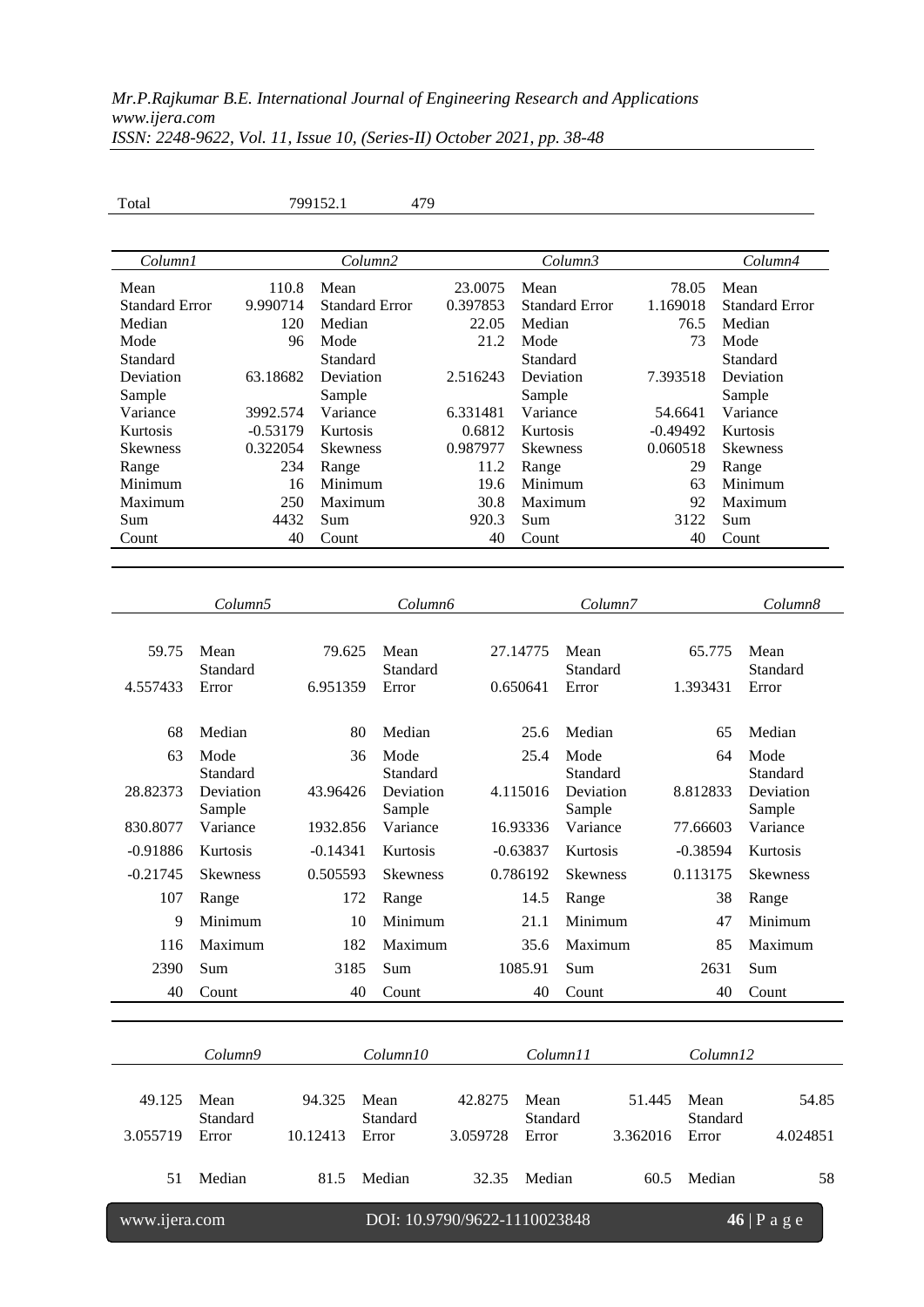| 57         | Mode            | 65         | Mode            | 72        | Mode            | 61         | Mode            | 62         |
|------------|-----------------|------------|-----------------|-----------|-----------------|------------|-----------------|------------|
|            | Standard        |            | Standard        |           | Standard        |            | Standard        |            |
| 19.32607   | Deviation       | 64.0306    | Deviation       | 19.35142  | Deviation       | 21.26326   | Deviation       | 25.45539   |
|            | Sample          |            | Sample          |           | Sample          |            | Sample          |            |
| 373.4968   | Variance        | 4099.917   | Variance        | 374,4774  | Variance        | 452.1261   | Variance        | 647.9769   |
| $-0.50511$ | Kurtosis        | $-0.80598$ | Kurtosis        | $-1.4939$ | Kurtosis        | $-1.4753$  | Kurtosis        | $-1.16347$ |
| 0.12024    | <b>Skewness</b> | 0.562736   | <b>Skewness</b> | 0.561847  | <b>Skewness</b> | $-0.14819$ | <b>Skewness</b> | $-0.10312$ |
| 77         | Range           | 220        | Range           | 53.7      | Range           | 65.2       | Range           | 90         |
| 10         | Minimum         | 10         | Minimum         | 22.3      | Minimum         | 21.8       | Minimum         | 9          |
| 87         | Maximum         | 230        | Maximum         | 76        | Maximum         | 87         | Maximum         | 99         |
| 1965       | Sum             | 3773       | <b>Sum</b>      | 1713.1    | Sum             | 2057.8     | Sum             | 2194       |
| 40         | Count           | 40         | Count           | 40        | Count           | 40         | Count           | 40         |

#### **V.CONCLUSION:**

In this study, we come to a conclusion that the indoor air pollution concentration was monitored and analyzed inside USIC rooms in Madurai kamaraj university campus. The available pilot data shown that all the pollution concentration monitored in USIC building were high against the Indian air pollution standard. This leads to health related problems for students and staffs. The ANOVA test also given a complete information about the strong significance between parameters and degree of relationship between parameter groups. From the ANOVA summery report we come to a conclusion that there is a strong significance relationship was founded between Temperature with humidity and temperature with particulate matter and other parameters such as  $(HCHO,CO<sub>2</sub>)$ .

This arrangement given an idea about establishment of smart class room /office / Lab in this University campus to ensure a pollution free environment with low cost smart air pollution monitor installation permanently in a specific place.

The further study on this matter would leads to maintain a zero indoor air pollution in all working place in MKU-campus buildings by advanced detection method like IOT based remote sensor technology with remote data transfer method with Wi-Fi module and alert with a mobile phone message to working people in a building.

#### **ACKNOWLEDGEMENT**

 I thank Mr. B.Vijay Bhaskar M.SC., PhD, Assistant professor, Dept of Bio energy, School of Energy and Environmental Science, Madurai kamaraj university, Madurai-21, to give a valuable support to complete this paper in a better way. Also I am not received any financial support from University or any other sources to complete this paper and published it in a journal.

#### **REFERENCES:**

- 1. Anita M.Bhagat, Ashwin G. Thankare, Kajal A.Molk, Neha S.Muneshwar, Prof.V.Choudhary,"IOT Based weather Monitoring and Reporting system project ", International journal of trend in scientific research and development(IJTSRD ), volume 3,issue:3 April 2019,PP: 365-366
- 2. AdilHamid malik , Aaqib jalal, Bilal Ahmed patray, Meena kohli, "Smart city IOT based weather monitoring system ",International Journal of Engineering Science and computing, May 2017, vol:7, issue :5 , PP: 12123-12128
- 3. Girija.C, Andreanna Grace Shires, Harshalatha.H, Pushpalatha.H.P, "Internet of things(IOT) based weather Monitoring system", International Journal of Engineering Research & Technology(IJERT),Special Issue:2018, volume 6, Issue 13, PP: 1-4
- 4. Dr.J.Jegathes Amairaj, S.Banumathi, J.Jereena John ,"IOT sensors and applications: Survey", International journal of scientific &technology research ", volume 8, issue:08, August 2019, PP: 998-1003
- 5. Keyur k patel, sunil m patel, "Internet of things-IOT: Definition, characteristics,<br>Architecture, Enabling Technologies, Architecture, Enabling Technologies, Application & future challenges" ,International journal of Engineering science and computing, May 2016, volume 6, Issue No:5, PP: 6121-6131
- 6. Arunkumar yadav, Chirashree Ghosh and B.D.banerje, "A review on indoor air pollution and associated health impacts with special reference to building designs", volume 8(4) , October 2019, PP: 1-11
- 7. Alessandra cincinelli and Tania marellini, International journal of Environmental Research and public Health", Indoor Air quality and Health ",year 2017, PP:1-5